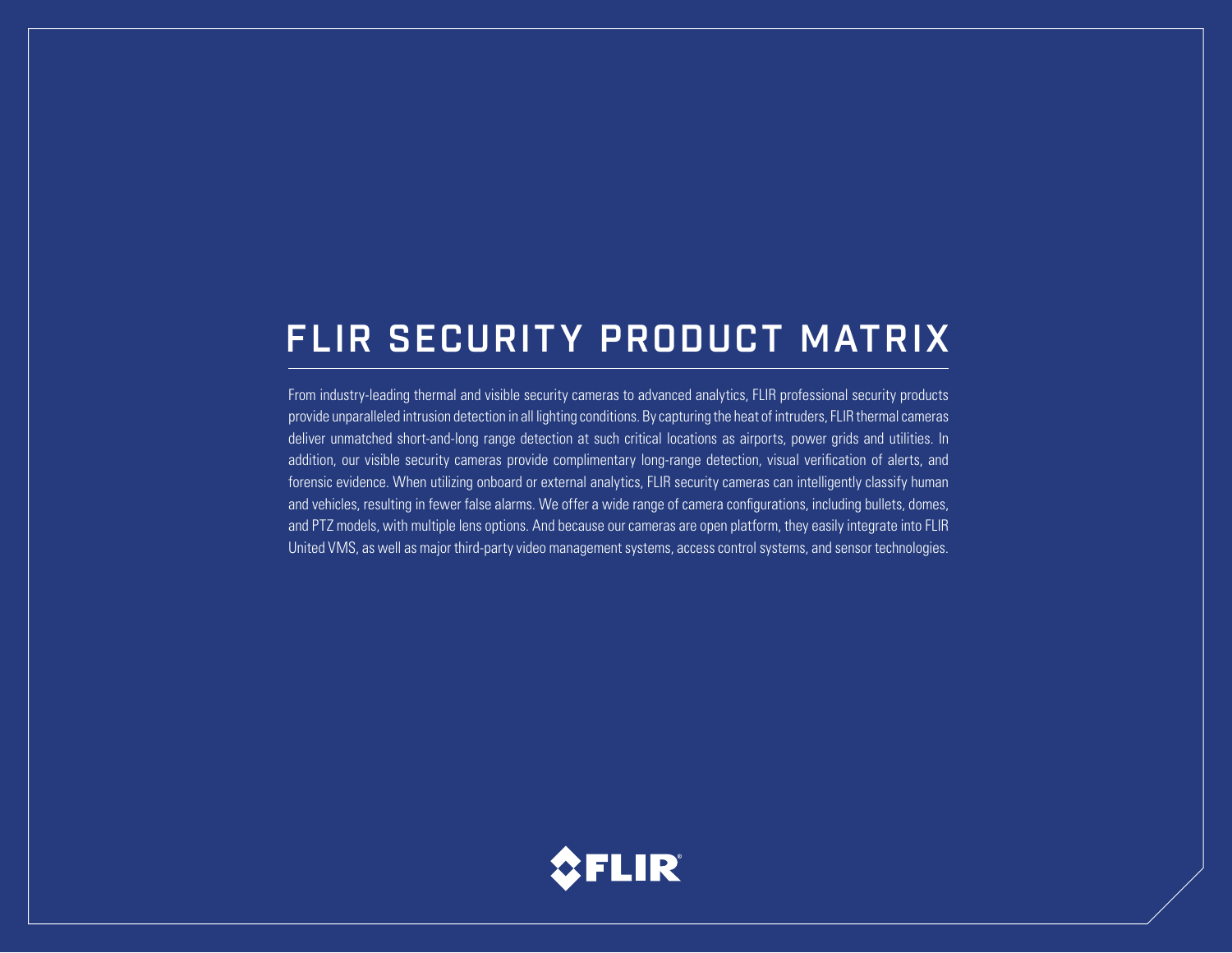# *FLIRELARA™*













|                                                    | <b>FC-Series R</b>                                                                                                      | <b>FB-Series O</b>                                                                                                                                                  | <b>FB-Series ID</b>                                                                                                                                                 | <b>FC-Series O</b>                                                                                                      | <b>FC-Series ID</b>                                                                                                     |  |
|----------------------------------------------------|-------------------------------------------------------------------------------------------------------------------------|---------------------------------------------------------------------------------------------------------------------------------------------------------------------|---------------------------------------------------------------------------------------------------------------------------------------------------------------------|-------------------------------------------------------------------------------------------------------------------------|-------------------------------------------------------------------------------------------------------------------------|--|
|                                                    | <b>Fixed IP Thermal Camera</b><br>with Radiometrics                                                                     | <b>Fixed IP Thermal Camera</b>                                                                                                                                      | <b>Fixed IP Thermal Camera</b><br>with built-in analytics                                                                                                           | <b>Fixed IP Thermal Camera</b>                                                                                          | <b>Fixed IP Thermal Camera</b><br>with built-in analytics                                                               |  |
| Resolution                                         | VGA (640 x 480),                                                                                                        | QVGA (320 x 240)<br>VGA (640 x 480)                                                                                                                                 | QVGA (320 x 240)<br>VGA (640 x 480)                                                                                                                                 | VGA (640 x 480).<br>QVGA (320 x 240)                                                                                    | VGA (640 x 480).<br>QVGA (320 x 240)                                                                                    |  |
| <b>Thermal Sensor</b>                              | Uncooled Sun-safe<br>VOx Microbolometer                                                                                 |                                                                                                                                                                     | Uncooled Sun-safe VOx Microbolometer   Uncooled Sun-safe VOx Microbolometer                                                                                         | Uncooled Sun-safe VOx Microbolometer                                                                                    | Uncooled Sun-safe VOx<br>Microbolometer                                                                                 |  |
| <b>Thermal FOV</b>                                 | VGA 2 models 32° & 45°<br>(13 & 19mm)                                                                                   | Five 320 x 240 models $-$<br>9°, 12°, 24°, 49° & 93°<br>$(3.7, 6.8, 12.8, 18 & 24$ mm)<br>Four 640 x 480 models -<br>95°, 50°, 32°, & 18°<br>(4.9, 8.7, 14, & 24mm) | Five 320 x 240 models $-$<br>9°, 12°, 24°, 49° & 93°<br>$(3.7, 6.8, 12.8, 18 & 24$ mm)<br>Four 640 x 480 models -<br>95°, 50°, 32°, & 18°<br>(4.9, 8.7, 14, & 24mm) | 4° to 69° QVGA, 9 models<br>(9 to 75mm)<br>8°to 90° VGA, 8 models<br>(7.5 to 75mm)                                      | 4° to 69° QVGA, 9 models<br>(9 to 75mm)<br>8°to 90° VGA, 8 models<br>(7.5 to 75mm)                                      |  |
| <b>Wide Dynamic</b><br>Range Thermal               | Yes                                                                                                                     | Yes                                                                                                                                                                 | Yes                                                                                                                                                                 | Yes                                                                                                                     | Yes                                                                                                                     |  |
| <b>Video Outputs</b>                               | IP & Analog                                                                                                             | IP & Analog                                                                                                                                                         | IP & Analog                                                                                                                                                         | IP & Analog                                                                                                             | IP & Analog                                                                                                             |  |
| Video                                              | Dual stream H.264.<br>MPEG-4 & MJPEG                                                                                    | Dual stream H.264 &<br><b>MJPEG</b>                                                                                                                                 | Dual stream H.264 &<br><b>MJPEG</b>                                                                                                                                 | Dual stream H.264.<br>MPEG-4 & MJPEG                                                                                    | Dual stream H.264.<br>MPEG-4 & MJPEG                                                                                    |  |
| <b>ONVIF Conformance</b>                           | Profile S                                                                                                               | Profile S                                                                                                                                                           | Profile S                                                                                                                                                           | Profile S                                                                                                               | Profile S                                                                                                               |  |
| Ingress Rating /Min.<br>Oper. Temp.                | -50°C to 70°C (-58°F to 158°F)<br>continuous operation<br>-40°C to 70°C (-40°F to 158°F)<br>cold start<br>IP66 and IP67 | -40 $^{\circ}$ C to 50 $^{\circ}$ C<br>(-40°F to 122°F) cold start<br><b>IP66</b>                                                                                   | -40 $\mathrm{^{\circ}C}$ to 50 $\mathrm{^{\circ}C}$<br>(-40°F to 122°F) cold start<br><b>IP66</b>                                                                   | -50°C to 70°C (-58°F to 158°F)<br>continuous operation<br>-40°C to 70°C (-40°F to 158°F)<br>cold start<br>IP66 and IP67 | -50°C to 70°C (-58°F to 158°F)<br>continuous operation<br>-40°C to 70°C (-40°F to 158°F)<br>cold start<br>IP66 and IP67 |  |
| Anti-Ice/De-Ice                                    | Yes                                                                                                                     | N <sub>0</sub>                                                                                                                                                      | <b>No</b>                                                                                                                                                           | Yes                                                                                                                     | Yes                                                                                                                     |  |
| Power Inputs                                       | PoE, PoE+,<br>18-32 VAC, 18-44 VDC                                                                                      | 12 VDC, 24VAC, PoE                                                                                                                                                  | 12 VDC, 24VAC, PoE                                                                                                                                                  | PoE, PoE+,<br>14-32 VAC, 11-44 VDC                                                                                      | PoE, PoE+,<br>14-32 VAC, 11-44 VDC                                                                                      |  |
| <b>High Performance</b><br><b>Surge Protection</b> | Yes                                                                                                                     | Yes                                                                                                                                                                 | Yes                                                                                                                                                                 | Yes                                                                                                                     | Yes                                                                                                                     |  |
| <b>Warranty Period</b>                             | 3 Years on Cameras, 10 Years on Thermal Sensor                                                                          |                                                                                                                                                                     |                                                                                                                                                                     |                                                                                                                         |                                                                                                                         |  |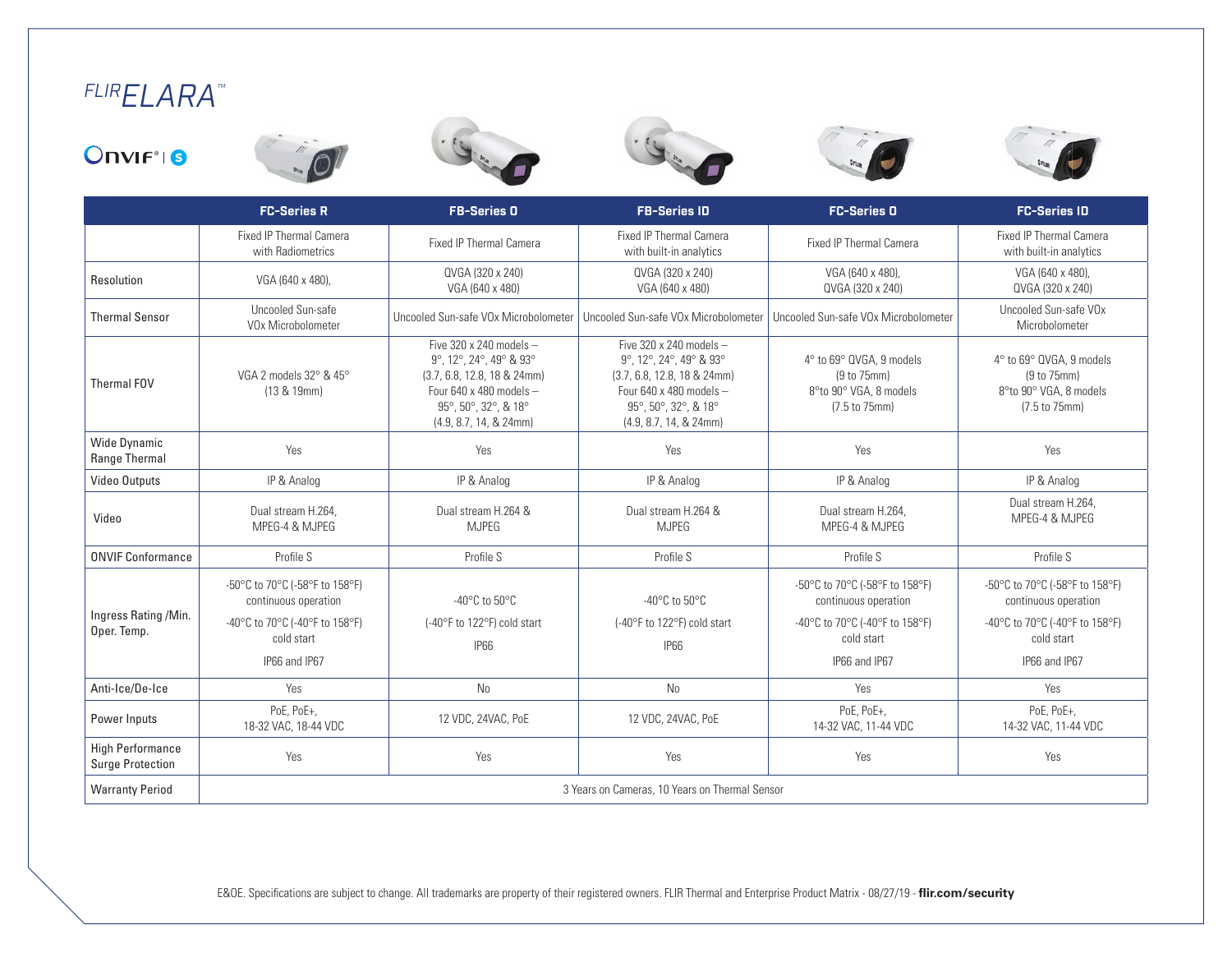# *FLIRTRITON™*











|                                                    | <b>PT-Series HD</b>                                                                                   | <b>PT-602CZ HD</b>                                                                                             | <b>A310PT</b>                                                           | <b>F-Series ID</b>                                                                                  |  |
|----------------------------------------------------|-------------------------------------------------------------------------------------------------------|----------------------------------------------------------------------------------------------------------------|-------------------------------------------------------------------------|-----------------------------------------------------------------------------------------------------|--|
| Resolution                                         | Thermal VGA (640 x 480)<br>Visible - Full HD 1080p                                                    | Thermal VGA (640 x 480)<br>Visible - Full HD 1080p                                                             | Thermal QVGA (320 x 240)<br>Visible $- D1$<br>Radiometric Measurement   | Fixed IP Thermal VGA (640 x 480)<br>with built-in analytics                                         |  |
| <b>Thermal Sensor</b>                              | Uncooled Sun-safe VOx Microbolometer                                                                  | Cooled Sun-safe FPA Detector Technology                                                                        | Uncooled Sun-safe VOx Microbolometer                                    | Uncooled Sun-safe VOx Microbolometer                                                                |  |
| Thermal FOV                                        | Continuous optical zoom model<br>6° to 24° (26 and 105mm)<br>5 fix lens models 8° to 44° (13 to 75mm) | 25° Standard<br>Continuous optical zoom<br>model 2° to 28° (19 to 275mm)<br>(7°/15°/45°/90° options available) |                                                                         | VGA 5 models 8° to 44°<br>(13 to 75mm)                                                              |  |
| <b>Wide Dynamic</b><br>Range Thermal               | Yes                                                                                                   | Yes                                                                                                            | <b>No</b>                                                               | Yes                                                                                                 |  |
| Pan Angle/Speed<br><b>Tilt Angle/Speed</b>         | Continuous 360°, 0.1° to 60°/sec +90°<br>to -90°, 0.1° to 30°/sec                                     | Continuous 360°; 0.1° to 60°/sec +90°<br>to -90°, 0.1° to 30°/sec                                              | Continuous 360°, 0.1° to 60°/sec +90°<br>to -90°, 0.1° to 30°/sec       | Fixed                                                                                               |  |
| Video Outputs                                      | IP & Analog                                                                                           | IP & Analog                                                                                                    | IP & Analog                                                             | IP & Analog                                                                                         |  |
| IP Video                                           | Dual stream H.264 & MJPEG<br>for each sensor                                                          | Dual stream H.264 & MJPEG<br>for each sensor                                                                   | Dual stream H.264, MPEG-4 & MJPEG                                       | Dual stream H.264 & MJPEG                                                                           |  |
| Visible Camera                                     | CMOS, 30x optical zoom with auto-focus<br>and 12x digital zoom FOV 63.7° to 2.3°                      | CMOS, 30x optical zoom with auto-focus<br>and 12x digital zoom FOV 63.7° to 2.3°                               | HAD CCD, 36x optical zoom,<br>12x digital FOV 57.8° to 1.7°             | N <sub>0</sub>                                                                                      |  |
| <b>ONVIF Conformance</b>                           | Profile S                                                                                             | Profile S                                                                                                      | Profile S                                                               | Profile S                                                                                           |  |
| Ingress Rating /Min.<br>Oper. Temp.                | -40 $^{\circ}$ C to 70 $^{\circ}$ C<br>(-40°F to 158°F)<br>cold start                                 | -32°C to 55°C<br>(-25°F to 131°F)<br>cold start                                                                | -25 $\mathrm{^{\circ}C}$ to 50 $\mathrm{^{\circ}C}$<br>(-13°F to 122°F) | -50°C to 70°C (-58°F to 158°F)<br>continuous operation -40°C to 70°C<br>(-40°F to 158°F) cold start |  |
|                                                    | <b>IP66</b>                                                                                           | <b>IP66</b>                                                                                                    | <b>IP66</b>                                                             | <b>IP66</b>                                                                                         |  |
| Anti-Ice/De-Ice                                    | Yes                                                                                                   | Yes                                                                                                            | Yes                                                                     | Yes                                                                                                 |  |
| Power Inputs                                       | 24 VAC, 24 VDC                                                                                        | 24 VAC, 24 VDC                                                                                                 | 24V AC, 24 VDC                                                          | 24 VAC, 24 VDC                                                                                      |  |
| <b>High Performance</b><br><b>Surge Protection</b> | Yes                                                                                                   | Yes                                                                                                            | Yes                                                                     | Yes                                                                                                 |  |
| <b>Warranty Period</b>                             | 2 Years on Cameras, 10 Years on Thermal Sensor                                                        |                                                                                                                |                                                                         |                                                                                                     |  |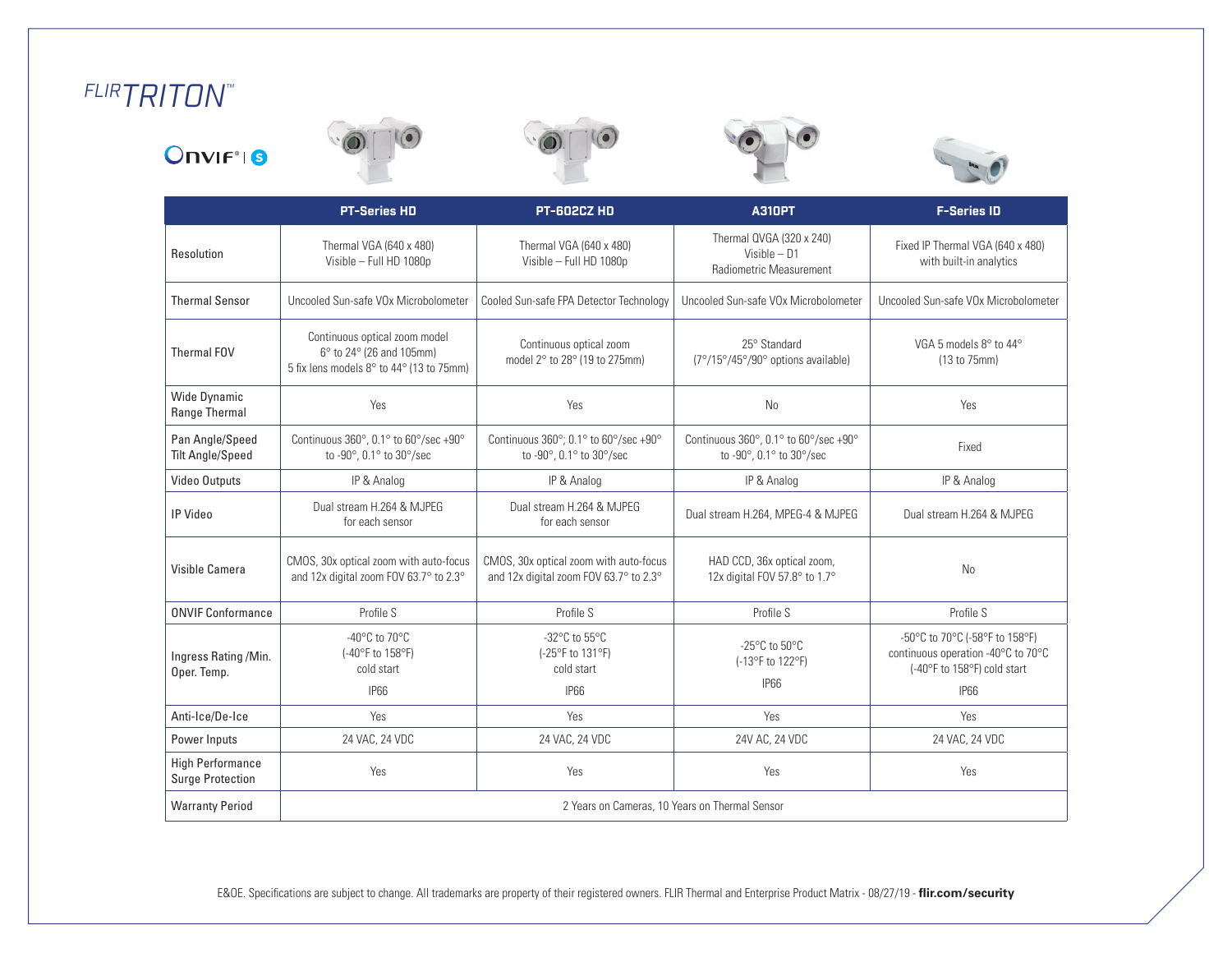# *FLIRSAROS™*

## **Onvirtig**





|                                              | 1080p IR PTZ                                                                                      |
|----------------------------------------------|---------------------------------------------------------------------------------------------------|
| Resolution                                   | 1080p 1920 x 1080 @ 30/25 fps                                                                     |
| Image Sensor                                 | 1/2.8" CMOS                                                                                       |
| <b>WDR</b> support                           | <b>sWDR</b>                                                                                       |
| Focal Length/FOV (H)                         | 30x Continuos Zoom Lens<br>4.3 to 129mm<br>2.6° – 68.7° HFOV                                      |
| <b>Built-in IR</b>                           | Yes - Up to 200m (656 ft.)                                                                        |
| <b>ONVIF Conformance</b>                     | Profile S/G                                                                                       |
| Edge Storage<br>Support                      | microSDx C up to 128GB<br>(Class 10)                                                              |
| <b>Audio Support</b>                         | Yes/Full Duplex                                                                                   |
| Ingress Rating /<br>Operating<br>Temperature | IK10 Upper / IK8 Lower<br><b>IP66 Overall</b><br>$-45^\circ$ to $50^\circ$ C.<br>(-49° to 122° F) |
| Power Inputs                                 | PoE++ 802.3bt 60W.<br>12VDC, 24VAC                                                                |
| <b>Warranty Period</b>                       | 2 Years                                                                                           |

|                                                    | <b>DH-390 Dome</b>                                                                                                |
|----------------------------------------------------|-------------------------------------------------------------------------------------------------------------------|
| Resolution                                         | 320 x 120 native, 960 x 360 VividIR                                                                               |
| <b>Thermal Sensor</b>                              | Uncooled Sun-safe VOx Microbolometer @ 10 fps                                                                     |
| <b>Pixel Pitch</b>                                 | $12 \mu m$                                                                                                        |
| <b>Optical Characteristics</b>                     | 2x Lepton 3.5, HFOV 57° each<br>Min. Stitched, HFOV 90°, f/1.1<br>Thermal sensitivity <50 mK                      |
| Visible Camera                                     | 1900 x 1080, 2.1MP, 1/2.8" @ 30 fps<br>3mm f/1.6 lens, P-Iris with auto-focus<br>Automatic white balance, WDR     |
| Video                                              | Dual stream H.264, MJPEG                                                                                          |
| <b>ONVIF Conformance</b>                           | Profile S                                                                                                         |
| Day / Night Mode                                   | Automatic with 940nm NIR LEDs for very low light scenes.<br>White light LEDs automatic on event for color detail. |
| Ingress rating/<br><b>Operating Temperature</b>    | -40°C to 60°C without LEDs enabled, with LEDs (40°C max)<br><b>IPRR</b>                                           |
| Power Inputs                                       | POE, 12VDC (10-14 VDC), 24 VDC (21-30 VDC),<br>24 VAC (21-30 VAC)                                                 |
| <b>High Performance</b><br><b>Surge Protection</b> | Yes                                                                                                               |
| <b>Warranty Period</b>                             | 3 Years                                                                                                           |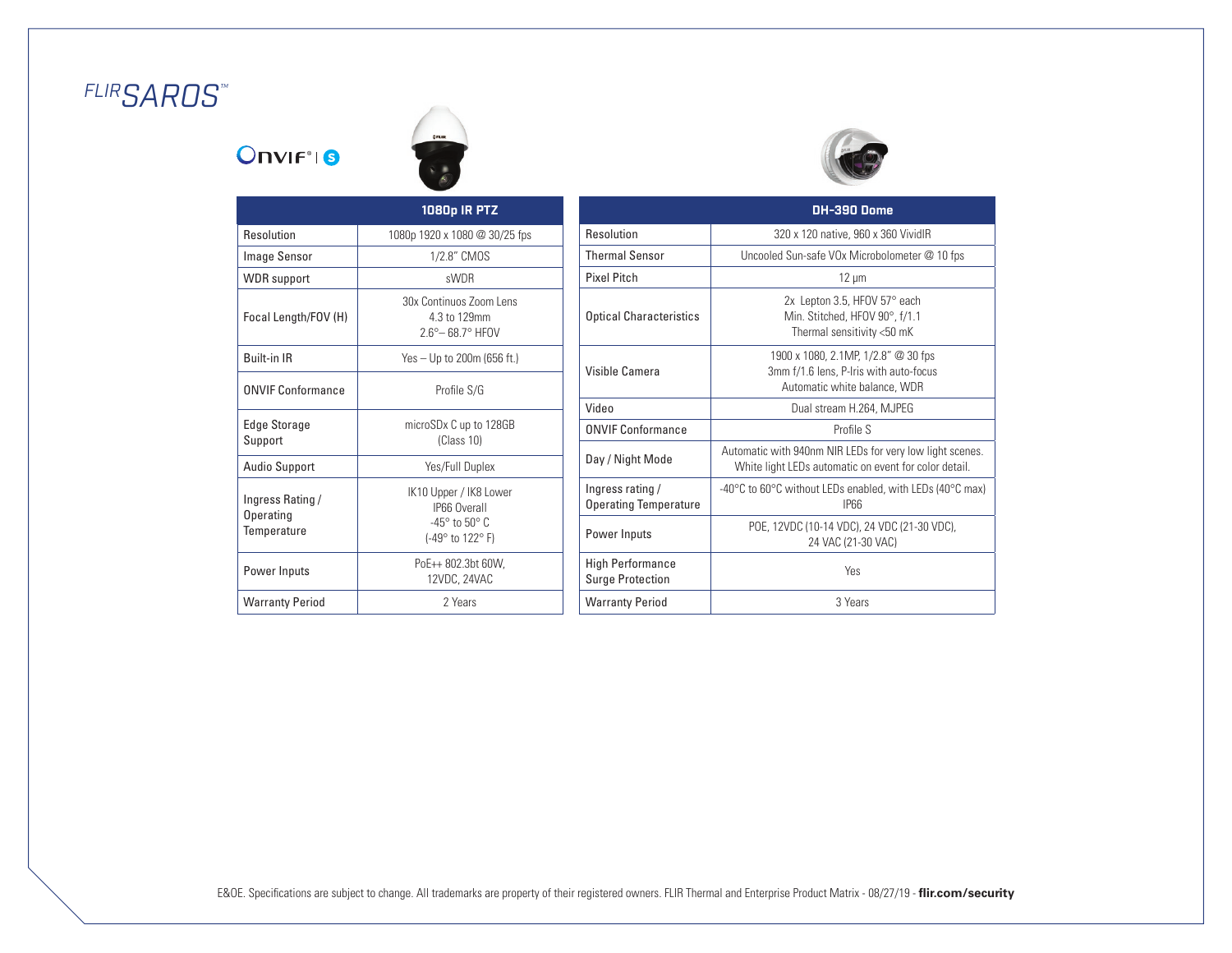# *FLIRUnited VMS™*







|                                         | <b>LATITUDE</b>                                                                   |                                                                                           | <b>HORIZON</b><br>(Sold with USS Servers only)                                              | <b>Meridian and USS Edge</b>                                                             |
|-----------------------------------------|-----------------------------------------------------------------------------------|-------------------------------------------------------------------------------------------|---------------------------------------------------------------------------------------------|------------------------------------------------------------------------------------------|
|                                         | Minimum Server Specification                                                      | Recommended Server Specification                                                          | <b>Rackmount Servers</b><br>(1U & 2U)                                                       | 2TB or 4TB                                                                               |
| Type                                    | <b>VMS</b>                                                                        | <b>VMS</b>                                                                                | <b>NVR</b>                                                                                  | NVR with built-in 8-port POE                                                             |
| <b>Operating System</b>                 | <b>Windows Server</b><br>2012 R2 64-bit                                           | Widows Server 2016 64-bit                                                                 | Microsoft Windows Server 2016<br><b>Standard Embedded</b>                                   | Windows 10 IoT Enterprise 64 bit                                                         |
| Processor                               | Intel Quad Core Xeon<br>2.0 GHz or better                                         | Intel E5-2620 v4 or better                                                                | See the datasheet of the USS Server model you choose to<br>deploy with Horizon              | Intel Core i3-4330                                                                       |
| Cameras                                 | N/A                                                                               | N/A                                                                                       | Up to 180 cameras                                                                           | 8 or 16 cameras                                                                          |
| Channels                                | N/A                                                                               | N/A                                                                                       | Pre-licensed with 24 built-in camera channels<br>Additional channels available for purchase | Meridian: Pre-licensed with 8 or 16 camera channels<br>USS Edge: SW purchased seperately |
| Storage                                 | 7200 RPM<br>Standalone configured as independent<br>physical and logical drive(s) | 7200 RPM<br>RAID5 or RAID6 Array<br>RAID5 with Hot Spare                                  | See the datasheet of the USS Server model you choose to<br>deploy with Horizon              | 120GB SSD for OS and SW<br>2TB or 4TB HDD SATA                                           |
| Network Interface                       | $(2)$ 1 Gbps                                                                      | $(2)$ 1 Gbps                                                                              | See the datasheet of the USS Server model you choose to<br>deploy with Horizon              | Dual NIC 10/100/1000 Mbps RJ-45                                                          |
| Weight                                  | N/A                                                                               | N/A                                                                                       | See the datasheet of the USS Server model you choose to<br>deploy with Horizon              | 3 kg                                                                                     |
| $Display -$<br><b>Frames Per Second</b> | N/A                                                                               | N/A                                                                                       | N/A                                                                                         | 2TB: 165 fps<br>4TB: 210 fps                                                             |
| <b>Recording Throughput</b>             | N/A                                                                               | N/A                                                                                       | See the datasheet of the USS Server model you choose to<br>deploy with Horizon              | 2TB: 50 Mbps<br>4TB: 70 Mbps                                                             |
| Memory                                  | 4GB                                                                               | 16GB                                                                                      | See the datasheet of the USS Server model you choose to<br>deploy with Horizon              | 2TB: 4GB<br>4TB: 8GB                                                                     |
| Warranty                                | SW support period: 3 years, additional 2 years for expansion only                 | 3 years HW warranty, SW support period: 3 years,<br>additional 2 years for expansion only |                                                                                             |                                                                                          |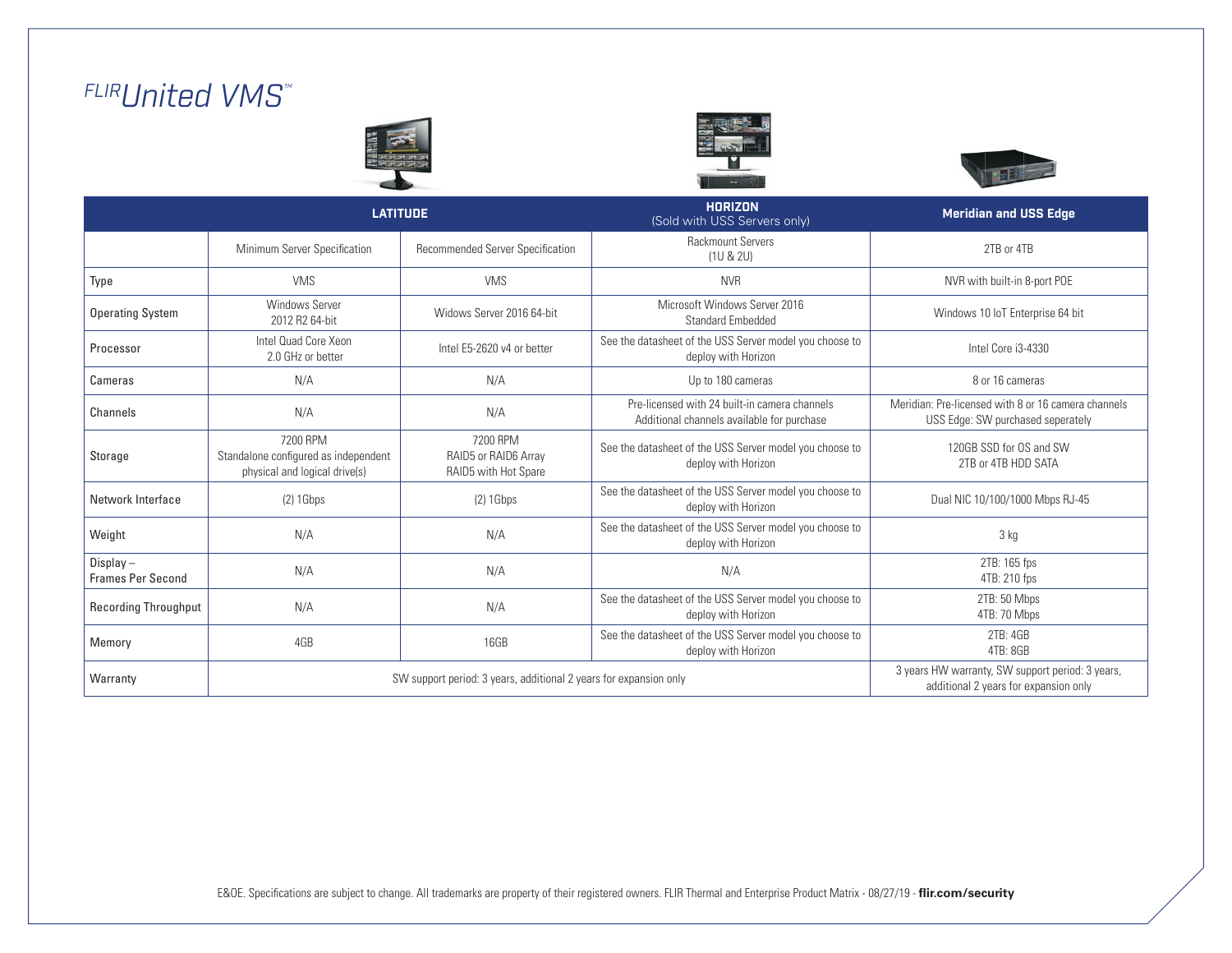| FLIRUSS"                |                                                                                      |                                                                                                                                       |                                                                                                                                           |                                                                                                                                            |                                           |                                                                                                         |                                                                     |                                                                                                    |
|-------------------------|--------------------------------------------------------------------------------------|---------------------------------------------------------------------------------------------------------------------------------------|-------------------------------------------------------------------------------------------------------------------------------------------|--------------------------------------------------------------------------------------------------------------------------------------------|-------------------------------------------|---------------------------------------------------------------------------------------------------------|---------------------------------------------------------------------|----------------------------------------------------------------------------------------------------|
|                         |                                                                                      | <b>COLE</b>                                                                                                                           | 27.08                                                                                                                                     |                                                                                                                                            |                                           |                                                                                                         |                                                                     |                                                                                                    |
|                         | <b>SMB Elite Server</b>                                                              | <b>Enterprise 1U</b><br><b>Server</b>                                                                                                 | <b>USS Premium 2U</b><br><b>Server</b>                                                                                                    | <b>Enterprise 2U</b><br><b>Server</b>                                                                                                      | <b>USS Client</b><br><b>Dual Monitor</b>  | <b>USS Client</b><br>Quad Monitor                                                                       | <b>USS Client</b><br><b>Quad Monitor High</b><br><b>Performance</b> | <b>General-Purpose</b><br><b>Client Workstation</b>                                                |
| Form Factor             | 1U Rack Server                                                                       | 1U Rack Server                                                                                                                        | 2U Rack Server                                                                                                                            | 2U Rack Server                                                                                                                             |                                           | Workstation - Small Form Factor                                                                         |                                                                     | Compact Form Factor<br>with VESA Mount                                                             |
| Operating<br>System     | Microsoft <sup>®</sup> Windows<br>Server 2016 64-bit                                 | Microsoft <sup>®</sup> Windows<br>Server 2016 64-bit                                                                                  | Microsoft <sup>®</sup> Windows<br>Server 2016 Embedded                                                                                    | Microsoft <sup>®</sup> Windows<br>Server 2016 64-bit                                                                                       |                                           | Microsoft <sup>®</sup> Windows 10 Professional (x64)                                                    |                                                                     | Microsoft <sup>®</sup> Windows 10<br>Professional (x64)                                            |
| Processor               | Enterprise Quad-core<br>Intel <sup>®</sup> Xeon® E3-1200 v5<br>Family                | 1K: Enterprise Eight-core<br>Intel <sup>®</sup> Xeon <sup>®</sup> Silver /<br>10K: Dual Enterprise<br>Eight-core Intel® Xeon®<br>Gold | Enterprise Eight-core<br>Intel® Xeon® Silver<br>processor                                                                                 | Enterprise Eight-core<br>Intel <sup>®</sup> Xeon <sup>®</sup> Silver                                                                       | Enterprise Quad-core Intel® Xeon® E2-2124 |                                                                                                         | Enterprise Quad-core<br>Intel <sup>®</sup> Xeon® E2-2174            | Intel <sup>®</sup> Core® i5-8500T                                                                  |
| I/O Ports               | 2 PCIe slots<br>$3 -$ USB 3.0<br>$2 -$ USB 2.0                                       | 2 PCIe slots<br>$2 -$ USB 3.0<br>$2 -$ USB 2.0                                                                                        | 1 PCIe slots<br>$2 -$ USB 2.0<br>$2 -$ USB 3.0                                                                                            | 4 PCIe slots<br>$2 -$ USB 3.0<br>$2 -$ USB 2.0                                                                                             |                                           | 6x USB 3.1, 4x USB 2.0, 1x RJ45,<br>1x Audio line-out.<br>1x Universal Audio Jack<br>1x Serial, 2x PS/2 |                                                                     | 1x half height PCle x16<br>Gen3, 1x half height PCle<br>x4 Gen 3, 1x M.2<br>$(22 \times 80$ mm $)$ |
| Storage                 | Enterprise-class,<br>hot-swap hard drives<br>Maximum internal<br>storage: 24TB RAID5 | OS and SW:<br>240GB Mirrored SSD                                                                                                      | OS and SW:<br>240GB Mirrored SSD<br>Video:<br>Enterprise class, SATA<br>Max Internal Storage:<br>112TB RAID5, RAID6, R5<br>with Hot Spare | OS and SW: 240GB<br>Mirrored SSD<br>Video:<br>Enterprise class, NLSAS<br>Max Internal Storage:<br>216TB RAID5, RAID6, R5<br>with Hot Spare |                                           |                                                                                                         | M.2 256GB SATA Class 20 Solid State Drive                           |                                                                                                    |
| Communications          | <b>Embedded Dual Port</b><br>1Gb NIC                                                 | Quad Port 1Gb NIC                                                                                                                     | <b>Embedded Dual Port</b><br>1Gb NIC                                                                                                      | Quad Port 1Gb NIC                                                                                                                          |                                           | Integrated Gigabit Ethernet controller                                                                  |                                                                     | <b>Integrated Gigabit</b><br>Ethernet controller                                                   |
| Weight                  | Max: 13.8 kg (30.42 lbs)                                                             | Max: 21.1 kg (46.51 lb)                                                                                                               | 31.11 kg (68.58 lb)                                                                                                                       | Max: 33.1 kg (72.91 lb)                                                                                                                    |                                           | 5.26 kg (11.57 lb)                                                                                      |                                                                     | 1.18 kg $(2.6 \text{ lb})$                                                                         |
| Memory                  | 8GB UDIMM RAM                                                                        | 1K: 16 GB RDIMM RAM<br>10K: 32 GB RDIMM RAM                                                                                           | 16 GB RDIMM RAM                                                                                                                           | 16 GB RDIMM RAM                                                                                                                            | 8GB 2666MHz DDR4                          |                                                                                                         | 16GB 2666MHz DDR4                                                   | 8GB 2666MHz DDR4<br>Non ECC                                                                        |
| Recording<br>Throughput | All-in-one: 200 Mbps<br>Dedicated Archiver: 300<br>Mbps                              | 1K: 1.000 cameras on<br>single directory<br>10K: 10,000 cameras on<br>single directory                                                | All-in-one: 450 Mbps<br>Dedicated Archiver: 550<br>Mbps                                                                                   | All-in-one: 500 Mbps<br>Dedicated Archiver: 650<br>Mbps                                                                                    | N/A                                       |                                                                                                         |                                                                     |                                                                                                    |
| Power                   | Single Hot Plug 350W,<br>100~240VAC 50/60Hz<br>(auto)                                | Dual, Hot-plug,<br><b>Redundant Power</b><br>Supply, 750W,<br>100~240VAC 50/60Hz<br>(auto)                                            | Dual, Hot-plug,<br><b>Redundant Power</b><br>Supply, 750W,<br>100~240VAC 50/60Hz<br>(auto)                                                | Dual, Hot-plug,<br><b>Redundant Power</b><br>Supply, 750W,<br>100~240VAC 50/60Hz<br>(auto)                                                 |                                           | 260W, 100~240VAC 50/60Hz (auto)                                                                         |                                                                     | 65W, 100~240VAC<br>50/60Hz (auto)                                                                  |
| Warranty                |                                                                                      |                                                                                                                                       |                                                                                                                                           | 3-year Pro Support and Next Business Day On-site Service                                                                                   |                                           |                                                                                                         |                                                                     |                                                                                                    |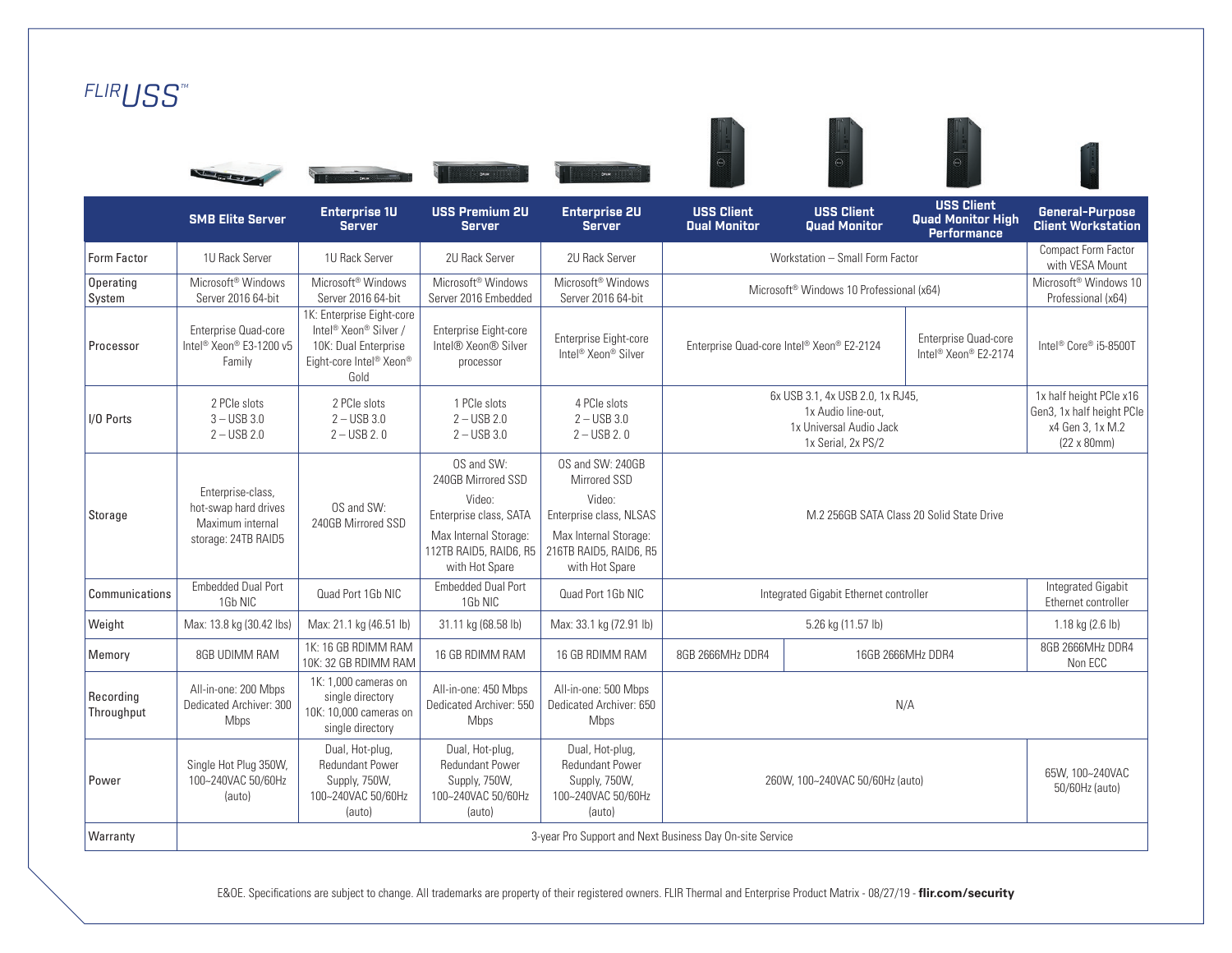# *FLIRioi™*

## **Onvirtig**





|                              | CB-5222                                                                                                      | CF-5222                                                                                                                                                                 |
|------------------------------|--------------------------------------------------------------------------------------------------------------|-------------------------------------------------------------------------------------------------------------------------------------------------------------------------|
|                              | HD Bullet Camera with Built-In Analytics                                                                     | HD Fixed Box Camera with Built-In Analytics                                                                                                                             |
| Resolution                   | HD 2.1MP @ 30fps                                                                                             | HD 2.1MP @ 30fps                                                                                                                                                        |
| Image Sensor                 | 1/2.8" Megapixel Progressive ExmorCMOS                                                                       | 1/2.8" CMOS                                                                                                                                                             |
| sWDR support                 | Yes                                                                                                          | Yes                                                                                                                                                                     |
| Focal Length / FOV (H)       | <b>Motorized Varifocal 11-I:</b><br>3-10.5mm / Auto Focus<br>Motorized Varifocal 21-I:<br>7-22mm/ Auto Focus | Motorized Varifocal CF-L131-31:<br>3.1-8mm/Auto Iris<br>Motorized Varifocal CF-L131-08-50:<br>8-50mm/Auto Iris<br>Motorized Varifocal CF-L131-08:<br>8.0-80mm/Auto Iris |
|                              |                                                                                                              | Motorized Varifocal CF-L131-12:<br>12.5-50mm/Auto Iris                                                                                                                  |
| <b>ONVIF Conformance</b>     | Profile S                                                                                                    | Profile S                                                                                                                                                               |
| Alarms                       | In - 1, Out - 1                                                                                              | In - 1, Out - 1                                                                                                                                                         |
| <b>Audio Support</b>         | Yes/ Line in/Line Out                                                                                        | Yes/ Line in/Line Out                                                                                                                                                   |
| Ingress Rating / Oper. Temp. | IP66 / -40° to 50°C (-40° to 122°F)                                                                          | $-10^{\circ}$ to 50 $^{\circ}$ C (14 $^{\circ}$ to 122 $^{\circ}$ F)                                                                                                    |
| Power Inputs                 | PoE+ / PoE / 24VAC / 12 VDC                                                                                  | PoE+ / PoE / 24VAC / 12 VDC                                                                                                                                             |
| <b>Warranty Period</b>       |                                                                                                              | 4 Years                                                                                                                                                                 |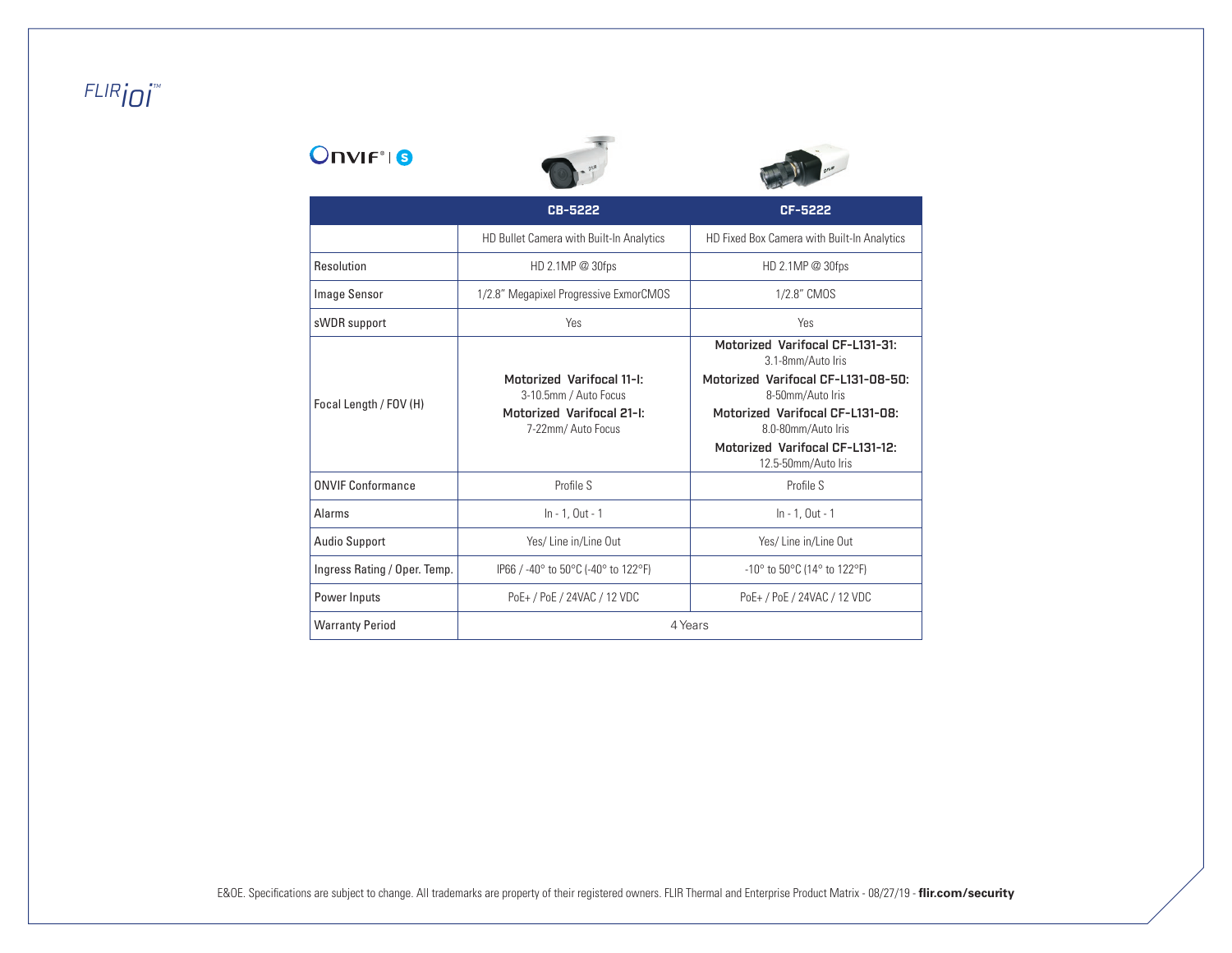# *FLIRioi™*





|                              | <b>TRK-101</b>                                                                                                       | <b>TRK-101 P PTZ</b>                                                                                                                                       |  |  |
|------------------------------|----------------------------------------------------------------------------------------------------------------------|------------------------------------------------------------------------------------------------------------------------------------------------------------|--|--|
|                              | Video Encoder with built in analytics with both IP and analog input                                                  | Video Encoder with built in analytics with both IP and analog input<br>Supports PTZ with detection on presets, PTZ tracking and hand-off from fixed camera |  |  |
| Supported via IP             | FLIR - F-Series, FC-Series S, FC-Series R, FC-Series ID, Ariel Gen 2 & 3 & CF-6308, 3rd<br>Party - Axis, Sony, Bosch | Quasar IR PTZ*, Quasar 30x PTZ, PT-Series, A310pt, PT-Series HD, PT-602CZ HD                                                                               |  |  |
| IP Input                     | H.264 main profile, via RTSP                                                                                         | H.264 main profile, via RTSP                                                                                                                               |  |  |
| Channels                     |                                                                                                                      |                                                                                                                                                            |  |  |
| IP Video Streaming           | H.264, MPEG-4 SP, MJPEG                                                                                              | H.264, MPEG-4 SP, MJPEG                                                                                                                                    |  |  |
| <b>Physical Connector</b>    | 1x BNC 75Ω                                                                                                           | 1x BNC 75Ω                                                                                                                                                 |  |  |
| <b>Frame Rate</b>            | MPEG-4 25/30 fps for all resolutions<br>H.264 D1 half frame-rate, VGA 18 fps                                         | MPEG-4 25/30 fps for all resolutions<br>H.264 D1 half frame-rate, VGA 18 fps                                                                               |  |  |
| <b>Bit Rate</b>              | CBR (128Kbps-4Mbps), VBR                                                                                             | CBR (128Kbps-4Mbps), VBR                                                                                                                                   |  |  |
| Network Video Streaming      | RTP/RTSP                                                                                                             | RTP/RTSP                                                                                                                                                   |  |  |
| Alarms/Commands              | TCP/IP, HTTP                                                                                                         | TCP/IP, HTTP                                                                                                                                               |  |  |
| <b>Operating Temperature</b> | 0 $\degree$ to 60 $\degree$ C (32 $\degree$ to 140 $\degree$ F)                                                      | 0° to 60°C (32° to 140°F)                                                                                                                                  |  |  |
| Alarms                       | $ln - 1$ , Out $-1$                                                                                                  | $ln - 1$ , Out $-1$                                                                                                                                        |  |  |
| <b>Warranty Period</b>       | 2 Years                                                                                                              |                                                                                                                                                            |  |  |

\*Does not include 4K IR PTZ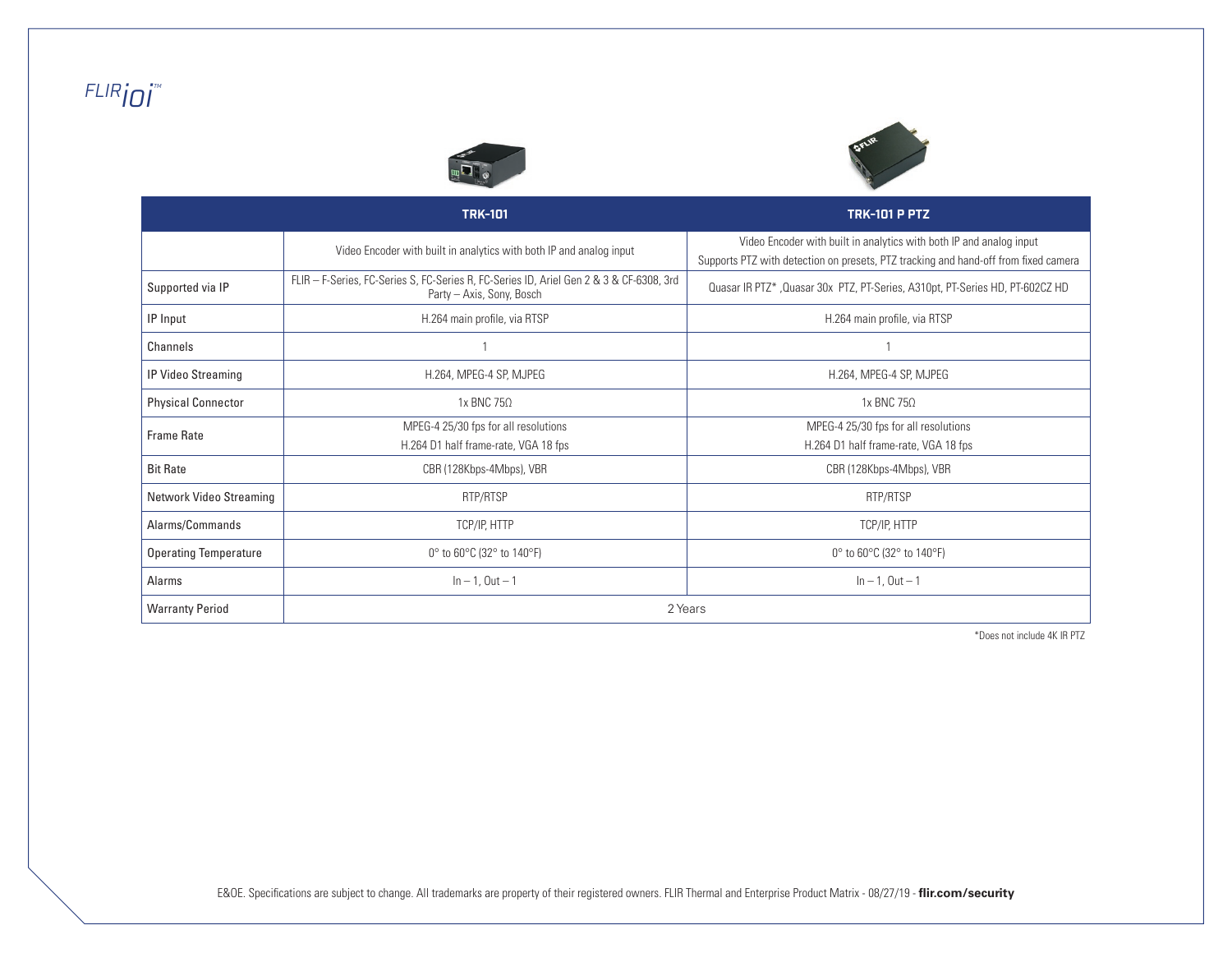# *FLIRARIEL™*













|                                                        | <b>CM-3308 Series</b>                                                                      | CM-3304 Series                                                                                                                                   | CM-3102 Series                                                                                                                | CB-3308 Series                                                                             | CB-3304 Series                                                                                                                                   | CB-3102 Series                                                                                                         | CC-3103-01-I                                                          |
|--------------------------------------------------------|--------------------------------------------------------------------------------------------|--------------------------------------------------------------------------------------------------------------------------------------------------|-------------------------------------------------------------------------------------------------------------------------------|--------------------------------------------------------------------------------------------|--------------------------------------------------------------------------------------------------------------------------------------------------|------------------------------------------------------------------------------------------------------------------------|-----------------------------------------------------------------------|
|                                                        | IP Mini-Dome<br>with general purpose video<br>analytics*                                   | IP Mini-Dome<br>with general purpose video<br>analytics*                                                                                         | IP Mini-Dome                                                                                                                  | IP Bullet<br>with general purpose video<br>analytics*                                      | IP Bullet<br>with general purpose video<br>analytics*                                                                                            | IP Bullet                                                                                                              | <b>Corner Mount</b>                                                   |
| Resolution                                             | 4K 3840 x 2160<br>@ 30/25 fps                                                              | Quad HD 2560 x 1440<br>@ 30/25 fps                                                                                                               | 1080p 1920 x 1080<br>@ 30/25 fps                                                                                              | 4K 3840 x 2160<br>@ 30/25fps                                                               | Quad HD 2560 x 1440<br>@30/25 fps                                                                                                                | 1080p 1920 x 1080<br>@ 30/25 fps                                                                                       | 2048 x 1536                                                           |
| Image Sensor                                           | 1/2.9" BSI CMOS                                                                            | 1/2.9" BSI CMOS                                                                                                                                  | 1/2.8" BSI CMOS                                                                                                               | 1/2.5" BSI CMOS                                                                            | 1/2.5" BSI CMOS                                                                                                                                  | 1/2.8" BSI CMOS                                                                                                        | 1/2.8" BSI CMOS                                                       |
| <b>WDR</b> support                                     | sWDR                                                                                       | sWDR                                                                                                                                             | dWDR                                                                                                                          | sWDR                                                                                       | sWDR                                                                                                                                             | dWDR                                                                                                                   | dWDR                                                                  |
| Focal Length / FOV (H)                                 | Motorized Varifocal<br>3.4-9mm, 42-104° HFOV                                               | CM-3304-11-I:<br><b>Motorized Varifocal</b><br>2.8-8.5mm, 36°-103° HFOV<br>CM-3304-21-I:<br><b>Motorized Varifocal</b><br>9-22mm, 15° - 34° HFOV | CM-3102-01-I: Fixed<br>$2.8$ mm, $102^{\circ}$<br>CM-3102-11-I:<br><b>Motorized Varifocal</b><br>3-10.5mm.<br>100° - 30° HFOV | Motorized Varifocal<br>3.4-9mm, 42°-104° HFOV                                              | CB-3304-11-I:<br><b>Motorized Varifocal</b><br>2.8-8.5mm, 36°-103° HFOV<br>CB-3304-21-I:<br><b>Motorized Varifocal</b><br>9-22mm, 15° - 34° HFOV | CB-3102-01-I: Fixed<br>$2.8$ mm, $102^{\circ}$<br>CB-3102-11-I:<br><b>Motorized Varifocal</b><br>3-10mm, 100°-30° HFOV | Fixed 2.1mm / 120° HFOV x<br>90° VFOV                                 |
| Built-In IR                                            | Yes                                                                                        | Yes                                                                                                                                              | Yes                                                                                                                           | Yes                                                                                        | Yes                                                                                                                                              | Yes                                                                                                                    | Yes (discrete)                                                        |
| <b>General Purpose Video</b><br>Analytics <sup>*</sup> | Border Line, Counting,<br>Area Protection, Loitering,<br>Obiect<br>Dropped, Object Removed | Border Line, Counting,<br>Area Protection, Loitering,<br>Obiect<br>Dropped, Object Removed                                                       | N/A                                                                                                                           | Border Line, Counting,<br>Area Protection, Loitering,<br>Object<br>Dropped, Object Removed | Border Line, Counting,<br>Area Protection, Loitering,<br>Object<br>Dropped, Object Removed                                                       | N/A                                                                                                                    | N/A                                                                   |
| <b>ONVIF Conformance</b>                               | Profile S/G/T                                                                              | Profile S/G/T                                                                                                                                    | Profile S/G/T                                                                                                                 | Profile S/G/T                                                                              | Profile S/G/T                                                                                                                                    | Profile S/G/T                                                                                                          | Profile S/G/T                                                         |
| <b>Edge Storage Support**</b>                          | microSDXC up to 128GB<br>(Class 10)                                                        | microSDXC up to 128GB<br>(Class 10)                                                                                                              | microSDXC up to 128GB<br>(Class 10)                                                                                           | microSDXC up to 128GB<br>(Class 10)                                                        | microSDXC up to 128GB<br>(Class 10)                                                                                                              | microSDXC up to 128GB<br>(Class 10)                                                                                    | microSDXC up to 128GB<br>(Class 10)                                   |
| <b>Audio Support</b>                                   | Yes/Full Duplex                                                                            | Yes/Full Duplex                                                                                                                                  | Audio-in                                                                                                                      | Yes/Full Duplex                                                                            | Yes/Full Duplex                                                                                                                                  | Audio-in                                                                                                               | Yes/Full Duplex                                                       |
| Ingress Rating /<br><b>Operating Temperature</b>       | IK10 / IP67<br>-40 $^{\circ}$ C to 50 $^{\circ}$ C<br>(-40°F to 122°F)                     | IK10 / IP67<br>-40 $^{\circ}$ C to 50 $^{\circ}$ C<br>(-40°F to 122°F)                                                                           | IP67 / IK10<br>$-40^{\circ}$ C to $50^{\circ}$ C<br>(-40°F to 122°F)                                                          | IP67 / IK7<br>$-40^{\circ}$ C to $50^{\circ}$ C<br>(-40°F to 122°F)                        | IP67 / IK7<br>-40 $^{\circ}$ C to 50 $^{\circ}$ C<br>(-40°F to 122°F)                                                                            | IP67 / IK7<br>$-40^{\circ}$ C to $50^{\circ}$ C<br>(-40°F to 122°F)                                                    | IP66 / IK7<br>-40 $^{\circ}$ C to 50 $^{\circ}$ C<br>(-40°F to 122°F) |
| Power Inputs                                           | PoE 802.3af                                                                                | PoE 802.3af                                                                                                                                      | PoE 802.3af                                                                                                                   | PoE 802.3af                                                                                | PoE 802.3af                                                                                                                                      | PoE 802.3af                                                                                                            | PoE 802.3af                                                           |
| <b>Warranty Period</b>                                 | 4 Years                                                                                    |                                                                                                                                                  |                                                                                                                               |                                                                                            |                                                                                                                                                  |                                                                                                                        |                                                                       |

\*Requires license activation \*\*SD / microSD card not included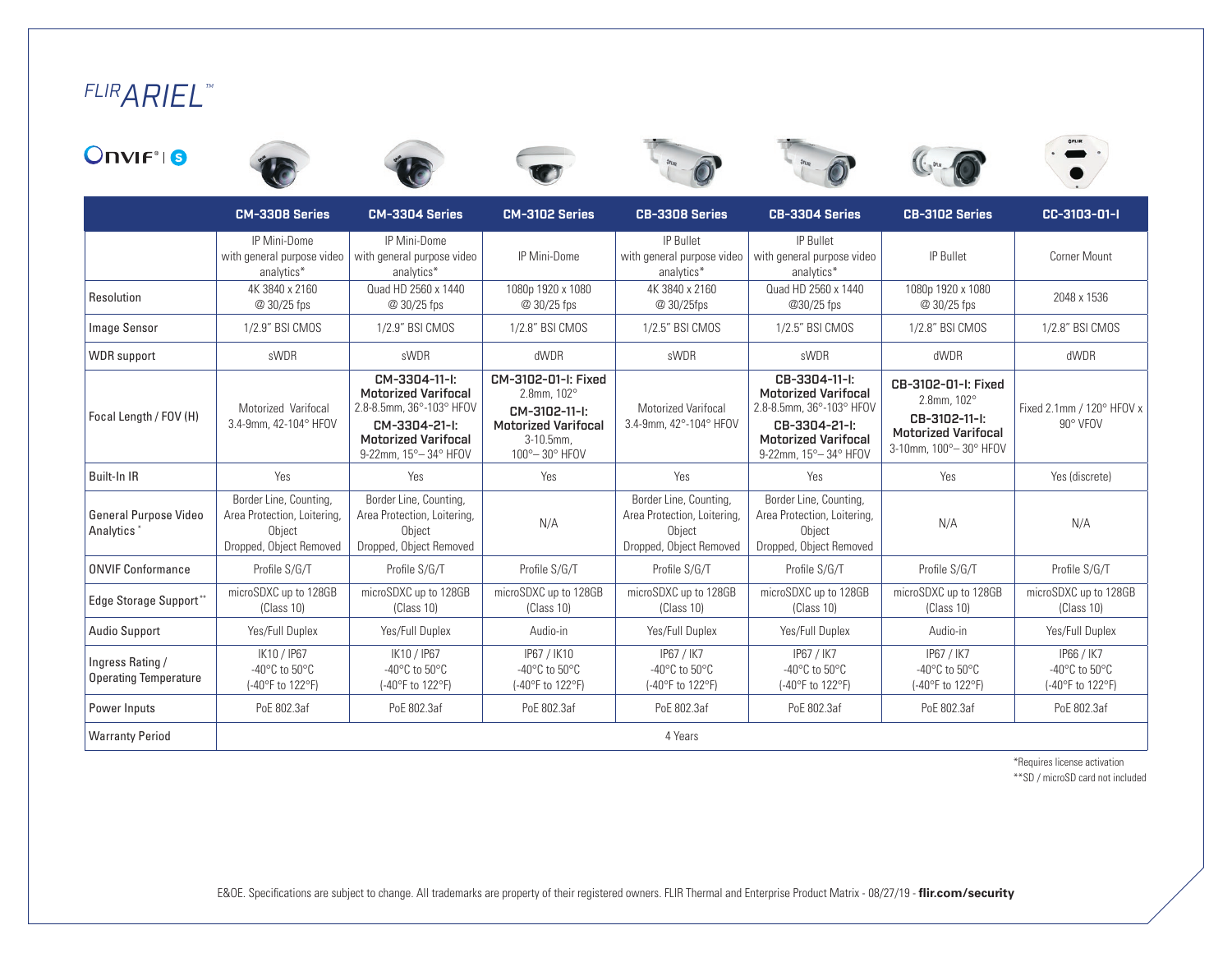# *FLIRQUASAR™*













|                                              | CP-6408-21-I                                                                                      | CP-6302-31-I                                                             | CP-6302-31-P/-30-R                                                                   | <b>CM-6308</b>                                                           | <b>CM-6212/6206 Series</b>                                            | CF-6308                                                                                                                                                           |
|----------------------------------------------|---------------------------------------------------------------------------------------------------|--------------------------------------------------------------------------|--------------------------------------------------------------------------------------|--------------------------------------------------------------------------|-----------------------------------------------------------------------|-------------------------------------------------------------------------------------------------------------------------------------------------------------------|
|                                              | <b>4K IR PTZ</b>                                                                                  | IP HD IR PTZ                                                             | IP HD PTZ                                                                            | IP Multi-imager Panoramic                                                | IP Mini-Dome                                                          | IP Fixed Box                                                                                                                                                      |
| Resolution                                   | 3840 x 12160 (4KUHD)                                                                              | 1080p 1920 x 1080 @ 30/25<br>fps                                         | 1080p 1920 x 1080 @ 30 fps                                                           | 180 mode: 3840 x 1440 @ 30/25 fps<br>360 mode: 4K (4x 1080p) @ 30/25 fps | 12MP @ 20 fps<br>6MP @ 30/25 fps                                      | 4K 3840 x 2160 @ 30/25 fps                                                                                                                                        |
| Image Sensor                                 | 1/1.8" CMOS                                                                                       | 1/2.8" CMOS                                                              | 1/2.8" CMOS                                                                          | 1/2.8" BSI CMOS (x4 each)                                                | 1/1.7" (12MP) / 1/1.8" (6MP)<br><b>BSI CMOS</b>                       | 1/2.5" BSI CMOS                                                                                                                                                   |
| <b>WDR</b> support                           | Shutter WDR, 130db                                                                                | sWDR                                                                     | sWDR                                                                                 | sWDR                                                                     | dWDR                                                                  | sWDR                                                                                                                                                              |
| Focal Length /<br>FOV(H)                     | 22x Continuous Zoom Lens<br>Up to 8x Digital Zoom<br>6.4 to 138.5 mm                              | 30x Continuous Zoom Lens<br>4.3 to 129mm<br>2.6° - 68.7° HFOV            | 30x Continuous Zoom Lens<br>4.3-129mm/360°                                           | Fixed 3.6mm, 92° HFOV                                                    | Hemispheric<br>1.29mm (12MP)<br>1.05mm (6MP)<br>180° HFOV             | CF-L308-11-P:<br>4K, 3.8-12mm, F1.4, 1/1.7" P-Iris<br>CF-L304-11-P:<br>1440p 3.4-10mm, F1.6, 1/2.5" P-Iris<br>CF-L304-21-P:<br>1440p 12-50mm, F1.5, 1/1.8" P-Iris |
| <b>Built-in IR</b>                           | Up to 200 m (656 ft.)                                                                             | Yes - Up to 200m (656 ft.)                                               | N/A                                                                                  | Yes                                                                      | Yes                                                                   | No                                                                                                                                                                |
| <b>ONVIF</b><br>Conformance                  | Profile S                                                                                         | Profile S/G                                                              | Profile S/G                                                                          | Profile S/G/T                                                            | Profile S                                                             | Profile S/G/T                                                                                                                                                     |
| <b>Edge Storage</b><br>Support*              | N/A                                                                                               | microSDXC up to 128GB<br>(Class 10)                                      | microSDXC up to 128GB<br>(Class 10)                                                  | microSDXC up to 128GB<br>(Class 10)                                      | microSDXC up to 128GB<br>(Class 10)                                   | microSDXC up to 128GB<br>(Class 10)                                                                                                                               |
| <b>Audio Support</b>                         | Yes/Full Duplex                                                                                   | Yes/Full Duplex                                                          | Yes/Full Duplex                                                                      | Yes/Full Duplex                                                          | Yes/Full Duplex                                                       | Yes/Full Duplex                                                                                                                                                   |
| Ingress Rating /<br>Operating<br>Temperature | IK10 Upper / IK8<br>Lower / IP66 Overall<br>-45 $^{\circ}$ to 50 $^{\circ}$ C<br>(-49° to 122° F) | IK10 Upper / IK8 Lower<br>IP66 Overall<br>-45° to 50° C (-49° to 122° F) | IP66 / IK10<br>-45° to 50° C (-49° to 122° F)                                        | IK10 / IP67<br>-40° to 50° C (-40° to 122° F)                            | IK10 / IP66<br>$-10^{\circ}$ C to 50 $^{\circ}$ C<br>(-10°F to 122°F) | IP and IK rating based on<br>enclosure used<br>-20°C to 50°C (-4°F to 122°F)<br>without enclosure                                                                 |
| Power Inputs                                 | Universal PoE 60W, 12VDC,<br>24VAC (indoor/outdoor)                                               | UPoE 802.3bt 60W.<br>12VDC, 24VAC                                        | PoE++ 802.3at 60W (indoor/outdoor),<br>PoE+802.3at 25W (indoor only),<br>AC 24V ±10% | 24 VAC ±10% or 802.3at PoE+                                              | PoE 802.3af                                                           | 12VFC/24VAC or 802.3af PoE                                                                                                                                        |
| Warranty<br>Period                           |                                                                                                   | 2 Years                                                                  |                                                                                      |                                                                          | 4 Years                                                               |                                                                                                                                                                   |

\* SD / microSD card not included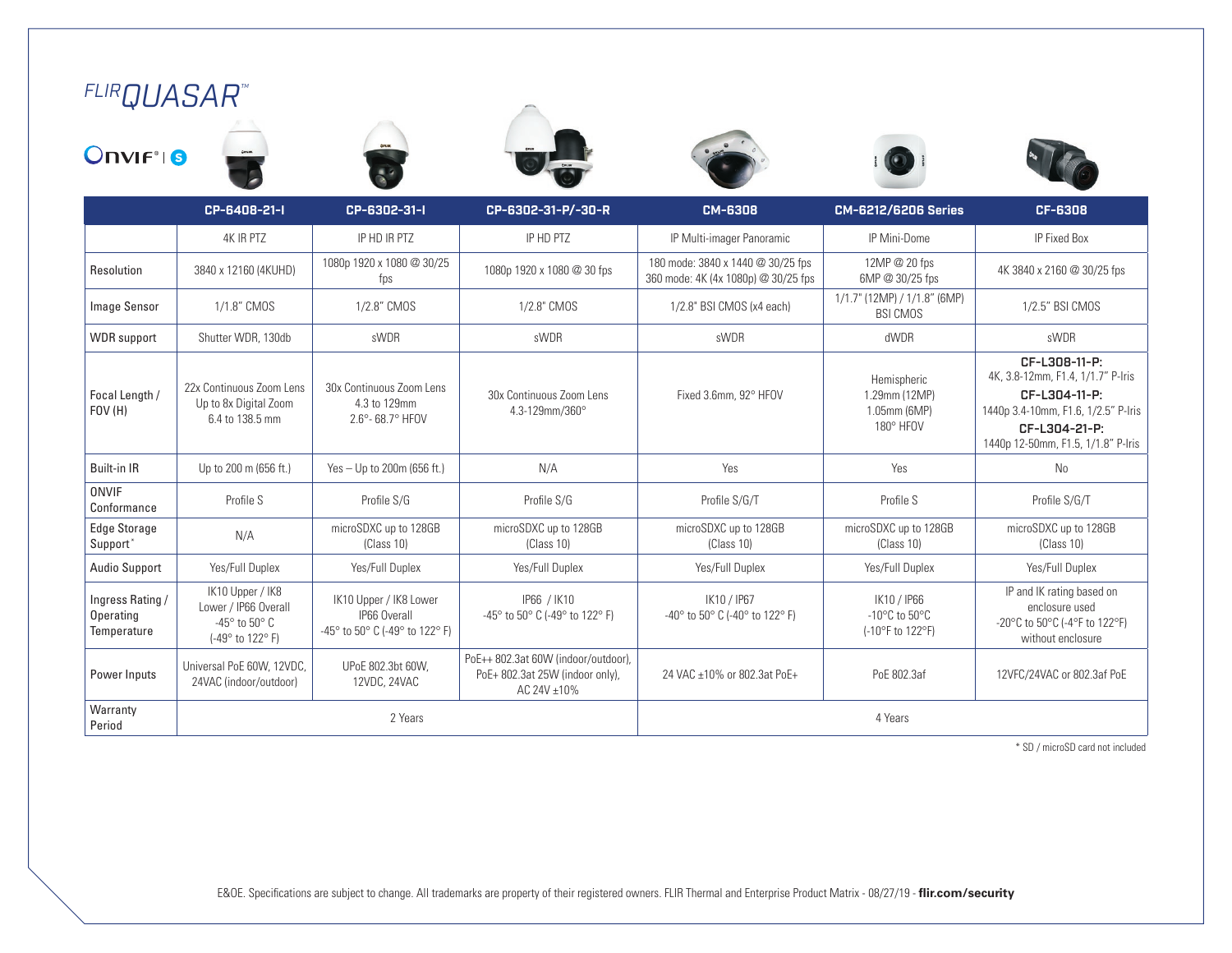# *FLIRARIEL™*



|                             | <b>EN-204</b>                                                                                      | <b>EN-216</b>                                                                               |  |  |  |
|-----------------------------|----------------------------------------------------------------------------------------------------|---------------------------------------------------------------------------------------------|--|--|--|
|                             | 4 Channel Video Encoder                                                                            | 16 Channel Video Encoder                                                                    |  |  |  |
| Video<br>Compression        | H.264/ MPEG-4/ MPEG-2/ MJPEG                                                                       | H.264/ MPEG-4/ MPEG-2/ MJPEG                                                                |  |  |  |
| Video Input                 | 4x BNC (1.0ν p-p, 75Ω)                                                                             | 16x BNC (1.0ν p-p, 75Ω)                                                                     |  |  |  |
| <b>Frame Rate</b>           | <b>Primary stream:</b> 30/25 FPS (NTSC/PAL) @ 4CIF/D1<br><b>Secondary stream: 12 FPS @ 4CIF/D1</b> | <b>Primary stream:</b> 30/25 FPS (NTSC/PAL) @ 4CIF/D1<br>Secondary stream: 12 FPS @ 4CIF/D1 |  |  |  |
| Resolution                  | D1/4CIF/2CIF/CIF/QCIF                                                                              | D1/4CIF/2CIF/CIF/QCIF                                                                       |  |  |  |
| <b>ONVIF</b><br>Conformance | Profile S                                                                                          | Profile S                                                                                   |  |  |  |
| Audio                       | 4x line input terminal block, G.711u                                                               | 16x line input terminal block, G.711u                                                       |  |  |  |
| Alarms                      | $ln - 4$ , out $-2$                                                                                | In - 16, out - 4                                                                            |  |  |  |
| Working<br>Temperature      | $-10^{\circ}$ to 55 $^{\circ}$ C (14 $^{\circ}$ to 131 $^{\circ}$ F)                               | $-10^{\circ}$ to 55 $^{\circ}$ C (14 $^{\circ}$ to 131 $^{\circ}$ F)                        |  |  |  |
| Power                       | 802.3af PoE or 12 VDC                                                                              | $12$ VDC                                                                                    |  |  |  |
| Warranty<br>Period          | 3 Years                                                                                            |                                                                                             |  |  |  |

# *FLIRTruWITNESS™*



| Real-time Streaming            | Video: H.264 Main profile<br>Audio: Advanced Audio Coding (AAC)                           |
|--------------------------------|-------------------------------------------------------------------------------------------|
| <b>Real-time Communication</b> | Built-in 4G LTE Support (nano-SIM)                                                        |
| <b>LED on Screen Display</b>   | Battery level (%), network signal strength, recording,<br>streaming and event information |
| Battery                        | Up to 12 hours                                                                            |
| <b>Onboard Recording</b>       | Video: 1080p 25 fps H.264 Main profile<br>Audio: Advanced Audio Coding (AAC)              |
| <b>Recording Capacity</b>      | Up to 24 hours (under 2350 kbps)                                                          |
| Location                       | GPS/GLONASS/Galileo                                                                       |
| <b>Weight and Dimensions</b>   | Sensory: 31g, 25 x 26 x 79 mm<br>PCS: 290q, 80 x 122 x 30 mm                              |
| <b>Temperature Range</b>       | 14°F to 113° F (-10°C to 45°C)                                                            |
| <b>Weather Protection</b>      | IP55 (rain, dirt, dust)<br>Sensory IP55 (rain, dirt, dust)                                |
| <b>Battery Charging</b>        | 6 hours full charge                                                                       |
| Data Sync                      | Up to 60:1 offload rate                                                                   |
| <b>Automatic Device Update</b> | Firmware, Software                                                                        |
| Input Power                    | USB for sensory, PoE for charging hub                                                     |
| Warranty                       | 1 year                                                                                    |